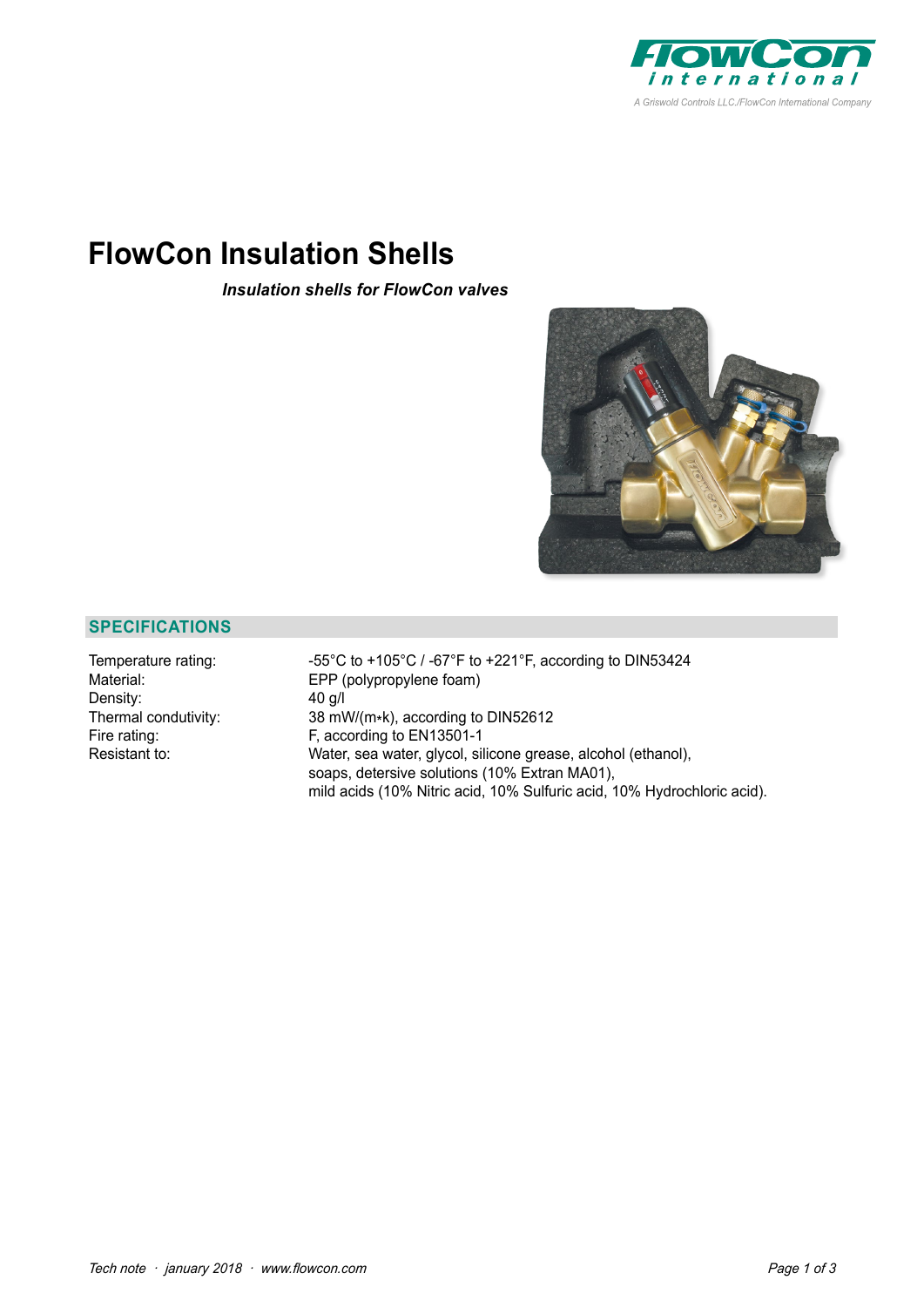| DIMENSIONS AND WEIGHTS (NOMINAL) (measured in mm unless noted) |  |  |  |  |  |
|----------------------------------------------------------------|--|--|--|--|--|
|----------------------------------------------------------------|--|--|--|--|--|

| Model no.     | <b>Fits</b>                                                                                                                                                              | L1  | L2                       | W   | H <sub>1</sub> | H2  | Weight (kgs.) |
|---------------|--------------------------------------------------------------------------------------------------------------------------------------------------------------------------|-----|--------------------------|-----|----------------|-----|---------------|
| IF3890        | F3890.4                                                                                                                                                                  | 120 | $\overline{\phantom{a}}$ | 170 | 63             | 45  | 0.06          |
| IA            | A 15-25 with:<br>- E-JUST <sup>1</sup><br>- Composite <sup>1</sup><br>- Stainless steel insert in adaptor <sup>1</sup><br>- Strainer<br>- Strainer w. drain valve        | 177 | 165                      | 79  | 115            | 45  | 0.04          |
| <b>IAB</b>    | AB 15-25 small with:<br>- E-JUST <sup>1</sup><br>- Composite <sup>1</sup><br>- Stainless steel insert in adaptor <sup>1</sup><br>- Strainer<br>- Strainer w. drain valve | 177 | 165                      | 79  | 115            | 45  | 0.04          |
| <b>IEVC</b>   | EVC 15-20 with:<br>- E-JUST<br>- Composite                                                                                                                               | 168 | 155                      | 79  | 85             | 45  | 0.04          |
| <b>IEVS</b>   | A 15-25 with EVS<br>AB 15-25 small with EVS                                                                                                                              | 177 | 165                      | 79  | 85             | 45  | 0.03          |
| <b>IGreen</b> | A 15-25 with Green.0/1<br>AB 15-25 small with Green.0/1<br>ABV 15-25 small with Green.0/1 <sup>1</sup>                                                                   | 177 | 165                      | 79  | 85             | 50  | 0.03          |
| <b>ITJUST</b> | A 15-25 with T-JUST<br>AB 15-25 small with T-JUST<br>ABV 15-25 small with T-JUST                                                                                         | 177 | 165                      | 79  | 85             | 50  | 0.03          |
| IF3900        | By-Pass assembly consisting of F3900.2,<br>AB 20 and FlowCon IVC strainer                                                                                                | 260 | L,                       | 190 | 85             | 105 | 0.14          |

Note 1: Not applicable if the insulation shell is combined with IF3890.

#### **Insulation Shell - FlowCon IA / IAB**



Ins. Shell - FlowCon IGreen / ITJUST





#### **Insulation Shell - FlowCon IEVC**





**Insulation Shell - FlowCon IF3890**





#### **Insulation Shell - FlowCon IEVS**



**Insulation Shell - FlowCon IF3900**